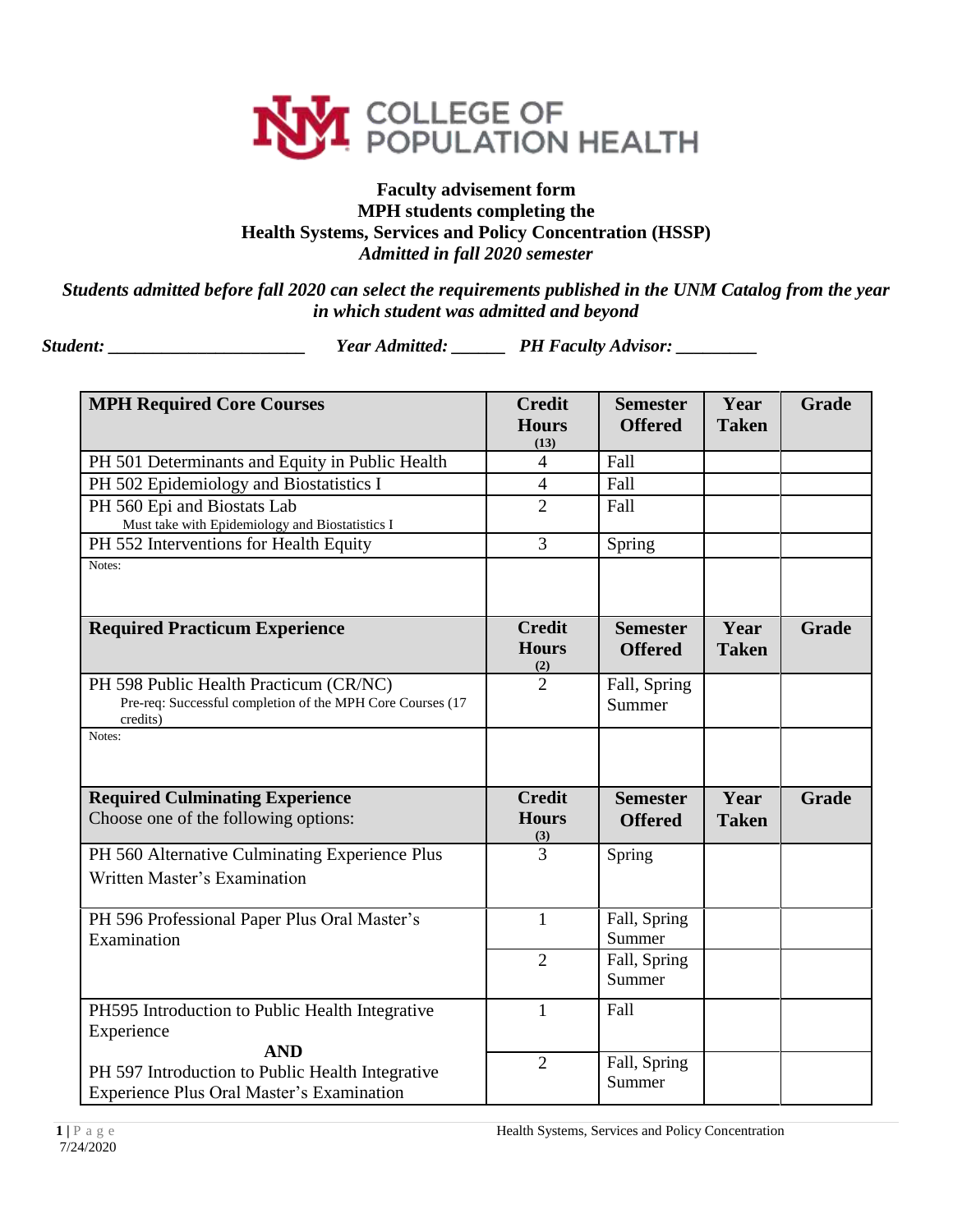| <b>Required Courses for the HSSP Concentration</b>                                                                            | <b>Credit</b><br><b>Hours</b><br>(12) | <b>Semester</b><br><b>Offered</b> | Year<br><b>Taken</b> | Grade |
|-------------------------------------------------------------------------------------------------------------------------------|---------------------------------------|-----------------------------------|----------------------|-------|
| PH 507 Health Care Systems                                                                                                    | 3                                     | Spring                            |                      |       |
| PH 510 Public Health & Health Care Management                                                                                 | 3                                     | Fall                              |                      |       |
| PH 554 Health Policy, Politics, and Social Equity                                                                             | 3                                     | Fall                              |                      |       |
| PH 583 Advanced Topics on Health Sector and<br>Globalization                                                                  | 3                                     | Fall                              |                      |       |
| Notes:                                                                                                                        |                                       |                                   |                      |       |
|                                                                                                                               |                                       |                                   |                      |       |
| <b>Electives for the HSSP Concentration Choose</b><br>from the following or other courses offered by the                      | <b>Credit</b><br><b>Hours</b>         | <b>Semester</b><br><b>Offered</b> | Year<br><b>Taken</b> | Grade |
| MPH Program or other UNM college or                                                                                           | (12)                                  |                                   |                      |       |
| departments. Your faculty advisor must approve<br>these electives.                                                            |                                       |                                   |                      |       |
| PH 524 Social Epidemiology<br>Pre-req of Epidemiology and Biostatistics I and<br>Epi/Biostats Lab                             | $\overline{2}$                        | <b>TBD</b>                        |                      |       |
| PH 532 Cancer Epidemiology<br>Pre-req of Epidemiology and Biostatistics I and<br>Epi/Biostats Lab                             | $\overline{2}$                        | Spring in<br>odd years            |                      |       |
| PH 533 Public Health Research Methods                                                                                         | 3                                     | Fall                              |                      |       |
| PH 534 Epidemiologic Data Analysis<br>Pre-req of, Advanced Epidemiology Methods, and<br><b>Advanced Biostatistics Methods</b> | 3                                     | Fall                              |                      |       |
| PH 555 Public Health Evaluation Methods                                                                                       | 3                                     | Fall                              |                      |       |
| PH 556 Community-based Participatory Research                                                                                 | $\overline{2}$                        | Summer                            |                      |       |
| PH 560 American Indian Health Policy                                                                                          | 3                                     | Spring                            |                      |       |
| PH 560 Global Indigenous Health                                                                                               | 3                                     | Fall                              |                      |       |
| PH 579 New Mexico Border Health                                                                                               | $\overline{2}$                        | Fall or<br>spring                 |                      |       |
| See PADM department schedule for the following<br>elective courses. Check pre-reqs on the PADM<br>website.                    |                                       |                                   |                      |       |
| PADM 500 Public Management and Policy                                                                                         | $\overline{3}$                        |                                   |                      |       |
| PADM 521 Institutional Development and Behavior                                                                               | 3                                     |                                   |                      |       |
| PADM 525 Human Resources Management in the<br><b>Public Sector</b>                                                            | 3                                     |                                   |                      |       |
| PADM 544 Public Budgeting and Finance                                                                                         | $\overline{3}$                        |                                   |                      |       |
| Other electives:                                                                                                              |                                       |                                   |                      |       |
| Notes:                                                                                                                        |                                       |                                   |                      |       |

**TRANSFER CREDITS:** With approval, students may transfer up to 17 credit hours with a B or better from other